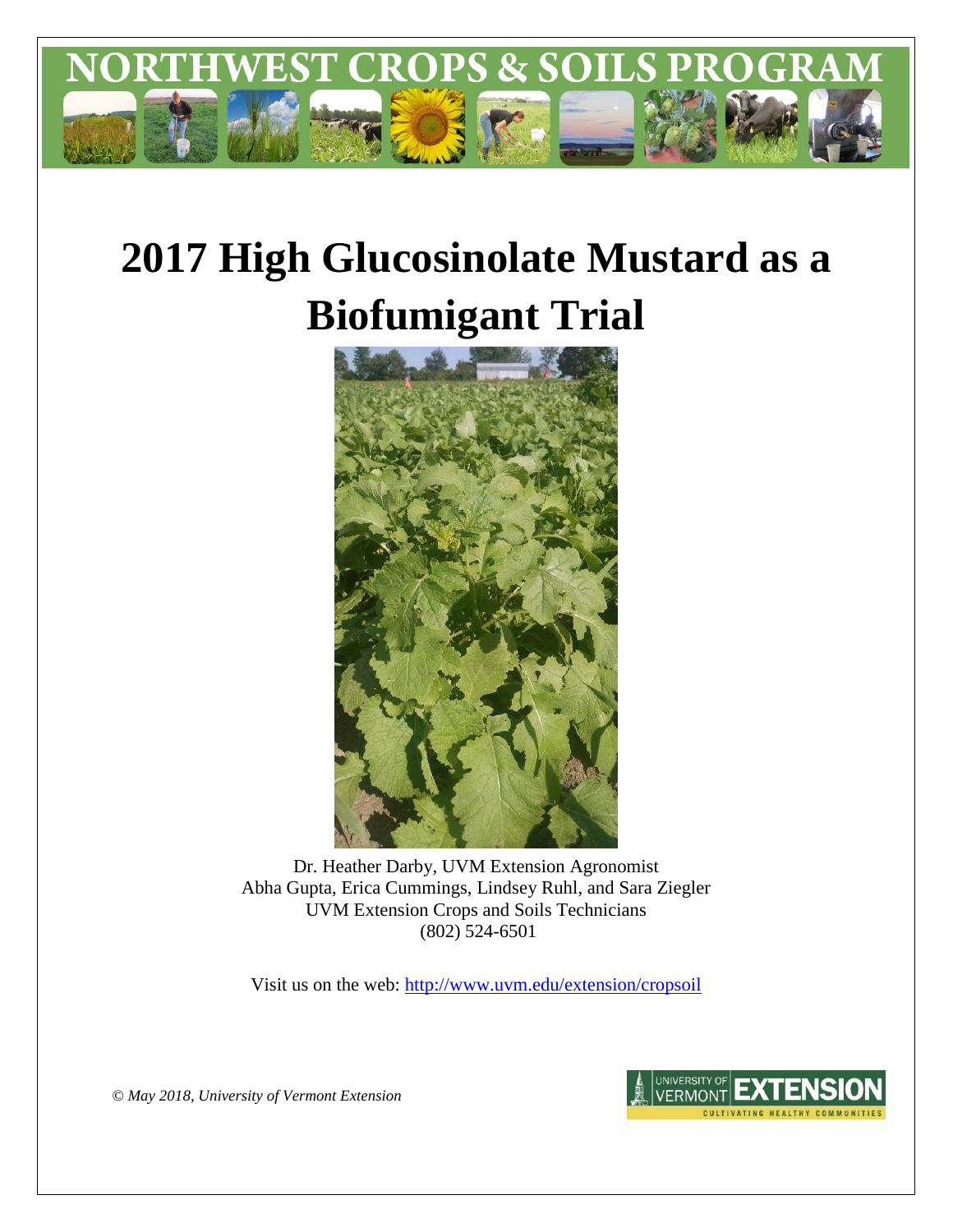## **2017 HIGH GLUCOSINOLATE MUSTARD AS A BIOFUMIGANT TRIAL**

Dr. Heather Darby, University of Vermont Extension heather.darby[at]uvm.edu

Brassicaceae plants (mustard family) contain chemicals called glucosinolates. These compounds are present in the leaves, stems, roots, and seeds of the plants. When the plant biomass is incorporated into the soil, these glucosinolates are broken down into a number of secondary compounds, including a compound called isothiocyanate. Isothiocyanate can be biocidal to seeds, insects, nematodes, and other microbes (fungi, bacteria, etc.). In recent years, plant breeders have worked to develop varieties of mustards with high glucosinolate content to be used as biofumigants in crop production. These high glucosinolate mustards (HGM) are being used as cover crops and the entire plant biomass is incorporated into the soil. Interestingly, mustards can also be used as oilseed crops with a potential use in biofuel production. Extraction of the oil from the seed produces a meal that is also high in glucosinolates as well as nitrogen. Hence, the meal used as a soil amendment could potentially provide nutrients and suppress weeds, pests, and diseases.

Little research has been done in the Northeast to quantify the effects of HGM as a cover crop and biofumigant. The commercial demand for potatoes *(Solanum tuberosum)* hinges on appearance. Consumers often refuse potatoes with skin defects such as common scab *(Streptomyces spp.)* or rhizoctonia and potatoes for seed are rejected if they have significant skin damage. *Rhizoctonia solani*, a soil fungus, is particularly common in cool, wet growing regions like the Northeast. In this trial, HGM was evaluated for its efficacy at reducing the incidence of soil borne diseases, minimizing weed pressure, and increasing yields for potatoes. The objectives of this study were to determine optimum HGM planting dates, seeding rates and best varieties for suppressing weeds and diseases in potatoes.

# **MATERIALS AND METHODS**

Three research trials were conducted at Borderview Research Farm in Alburgh in 2016-2017. The trials included a HGM variety trial, HGM seeding rate study, and a HGM planting date trial. The experimental design for variety trial was a randomized complete block with 4 replicates. The treatments consisted of 5 HGM varieties ('Caliente 199', 'Caliente 119', 'Kodiak', 'Trifecta', 'White gold'), and a control plot. The experimental design for the seed rate study was a randomized complete block design with 4 replicates. The variety 'Caliente 199' was grown at 5, 10, 15, 20, and 25 lbs ac<sup>-1</sup> for the seeding rate trial. The variety and seeding rate trials were planted on 15-Aug 2016.

The varieties 'Caliente 119' and 'Caliente 199' were grown in the planting date trial and planted at three different times. For the planting date trial, the experimental design was a randomized split plot design with four replications. Main plot treatments consisted of the planting dates and split plot treatments consisted of the varieties. Plot size was 10'x20'. Planting dates for the planting date trial were 15-Aug, 23-Aug, and 29-Aug 2016. All experimental plots were seeded with a Great Plains plot drill. See Table 1 for trial details.

On 7-Sep, vigor was recorded for the variety and seeding rate trials by visually assessing each of the plots and rating them on a 1-5 scale (low to high vigor). Vigor was recorded for the planting date trial on 16- Sep. On 27-Sep, mustard plant height and white mold infection was recorded as present or absent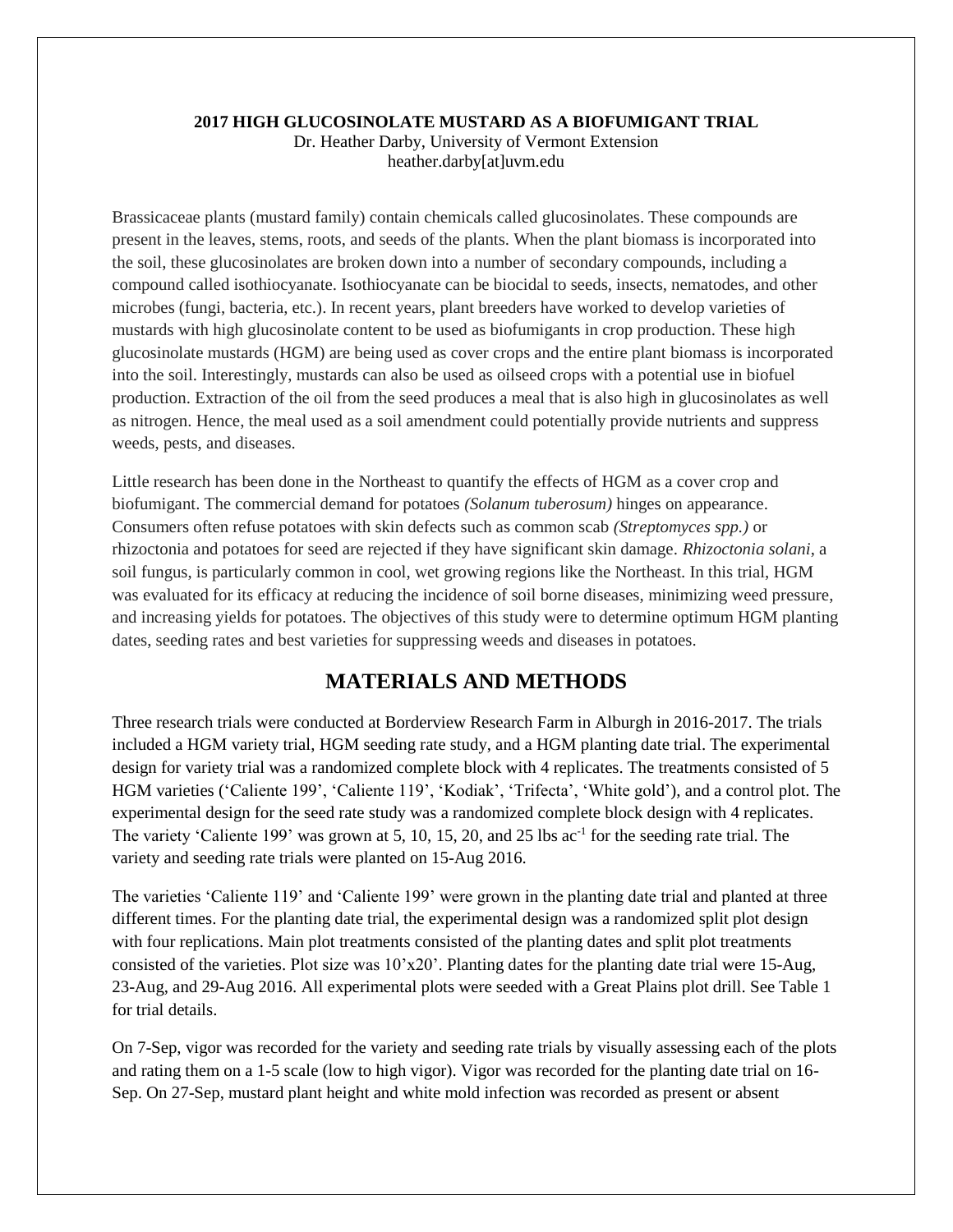(0=absent and 1=present) for the variety and seeding rate trials; while this data was collected on 5-Oct for the planting date trial. On 22-Sep, populations were recorded for all three trials by counting the number of plants within a 1-foot row section, three times per plot. On 7-Oct, biomass yield was sampled for all trials by clipping the contents of two randomly placed 0.25 m<sup>2</sup> quadrats per plot. A subsample of mustard was dried at 105⁰F until it reached a stable temperature, in order to determine percent dry matter. Mustard samples from the variety trial then were analyzed to determine nutrient content. On 11-Oct, the mustard was terminated using a brush hog and incorporated immediately using disc harrows.

On 9-May 2017, each plot from the HGM variety trial was soil sampled for nitrates. On 19-May 'Yukon Gold' potatoes were planted in the middle  $3'x10'$  area of each plot of the HGM variety trial. On 26-Jun, populations of potatoes per plot was recorded. On 19-Jun, the number of broadleaf and grass weeds in one  $0.25$  m<sup>2</sup> quadrat per plot was recorded to determine weed populations; weed cover was determined as a percent of total plant cover using the web based IMAGING crop response analyzer. Digital images were taken with a compact digital camera, Canon PowerShot G12 (Melville, NY) (10.4 Megapixels). Digital images were analyzed with the automated imaging software, which was programmed in MATLAB (MathWorks, Inc., Natick, MA) and later converted into a free web-based software [\(www.imaging](http://www.imaging-crop.dk/)[crop.dk\)](http://www.imaging-crop.dk/). On 23-Aug, potatoes were harvested by hand and yield was recorded. A subsample of 10 potatoes was evaluated visually for scab and rhizoctonia infection (Image 1) and severity was recorded using a 1-4 scale (1=trace/no disease and 4= high infection).



**Image 1. Potato scab,** *Streptomyces spp.***, and** *Rhizoctonia solani,* **left to right, Alburgh, VT, 2017.** 

| Location                                                           | <b>Borderview Research Farm, Alburgh, VT</b>                                                                                               |
|--------------------------------------------------------------------|--------------------------------------------------------------------------------------------------------------------------------------------|
| Soil type                                                          | Benson rocky silt loam, 8-15% slope                                                                                                        |
| <b>Previous crop</b>                                               | Spring barley                                                                                                                              |
| <b>Replications</b>                                                |                                                                                                                                            |
| Plot size (ft)                                                     | 10x20                                                                                                                                      |
| Soil amendments                                                    | 18-May 2017, 0.75 tons $ac^{-1}$ of Pro-Gro (5-4-3) and<br>1 ton $ac^{-1}$ of Pro-Boost (10-0-0)<br>(North Country Organics, Bradford, VT) |
| <b>Variety trial</b><br>Varieties<br>Planting date<br>Seeding rate | Caliente 199, Caliente 119, Kodiak,<br>Trifecta, White gold<br>15-Aug 2016<br>$25$ lbs ac <sup>-1</sup>                                    |

|              | Table 1. Agronomic information for high glucosinolate mustard (HGM) as a biofumigant trial 2016-17, |  |  |  |
|--------------|-----------------------------------------------------------------------------------------------------|--|--|--|
| Alburgh, VT. |                                                                                                     |  |  |  |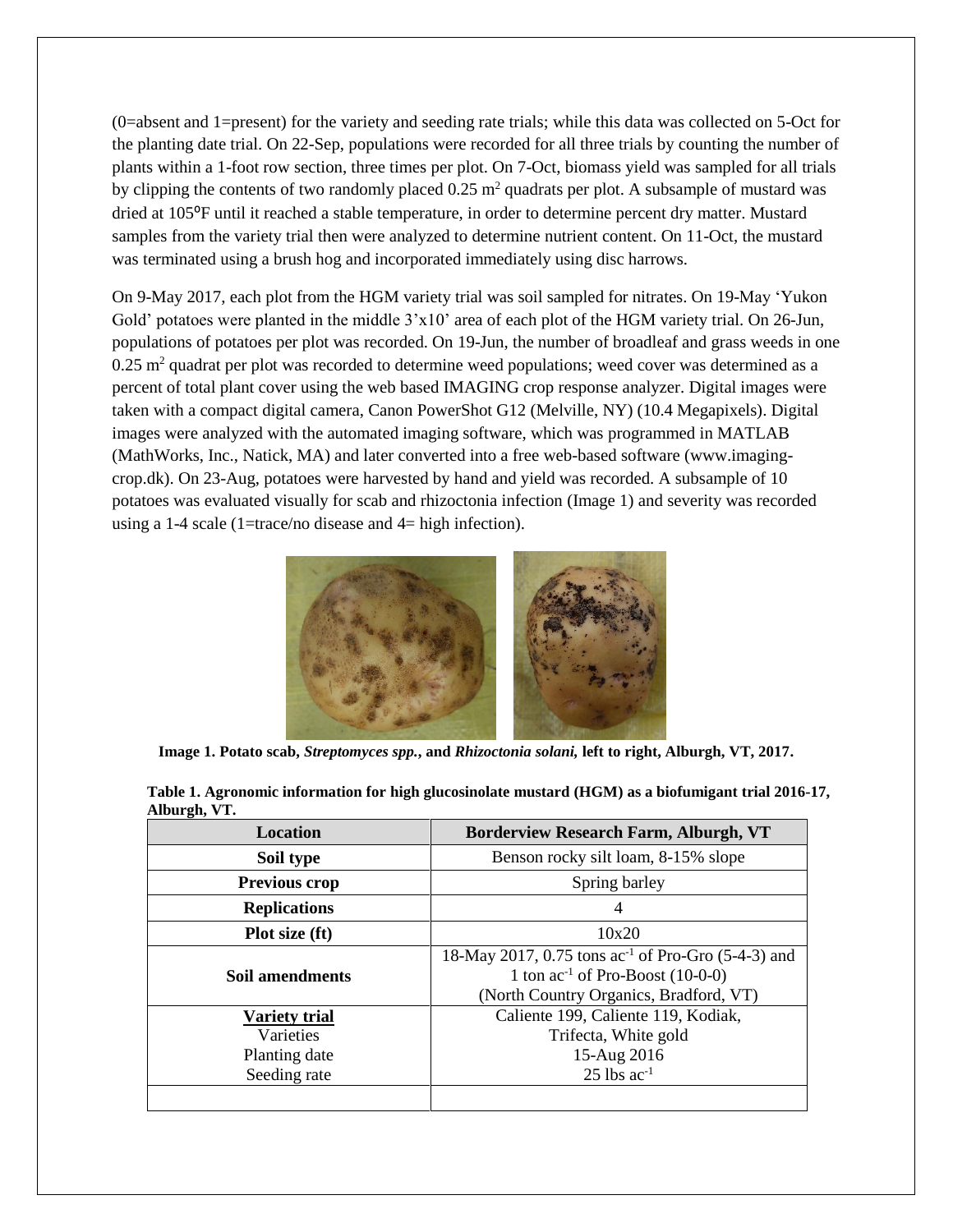| Seeding rate trial          |                                        |
|-----------------------------|----------------------------------------|
| Variety                     | Caliente 199                           |
| Planting date               | 15-Aug 2016                            |
| Seeding rate                | 5, 10, 15, 20, 25 lbs ac <sup>-1</sup> |
| <b>Planting date trial</b>  |                                        |
| Varieties                   | Caliente 199, Caliente 119             |
| Planting date               | 15-Aug, 23-Aug, 29-Aug 2016            |
| Seeding rate                | $25$ lbs ac <sup>-1</sup>              |
| <b>HGM</b> row spacing      | 7.5"                                   |
| <b>Planting equipment</b>   | Great Plains NT60 Cone Seeder          |
| <b>HGM</b> termination date | 11-Oct 2016                            |
| <b>Potato variety</b>       | 'Yukon gold' potato                    |
| <b>Potato planting date</b> | 19-May 2017                            |
| <b>Row spacing (inches)</b> | 30                                     |
| Potato plot size (ft)       | 3x10                                   |
| Potato harvest date         | 23-Aug 2017                            |

Data were analyzed using mixed model analysis using the mixed procedure of SAS (SAS Institute, 1999). Replications within trials were treated as random effects, and soil amendment treatments were treated as fixed. Mean comparisons were made using the Least Significant Difference (LSD) procedure when the Ftest was considered significant  $(p<0.10)$ .

Variations in yield and quality can occur because of variations in genetics, soil, weather, and other growing conditions. Statistical analysis makes it possible to determine whether a difference among treatments is real or whether it might have occurred due to other variations in the field. At the bottom of each table a LSD value is presented for each variable (i.e. yield). Least Significant Differences (LSDs) at the 0.10 level of significance are shown, except where analyzed by

| <b>Treatment</b> | Yield  |
|------------------|--------|
| А                | 6.0    |
| B                | $7.5*$ |
| C                | $9.0*$ |
| LSD.             | 20     |

pairwise comparison (t-test). Where the difference between two treatments within a column is equal to or greater than the LSD value at the bottom of the column, you can be sure that for 9 out of 10 times, there is a real difference between the two treatments. Treatments that were not significantly lower in performance than the top-performing treatment in a particular column are indicated with an asterisk. In this example, hybrid C is significantly different from hybrid A but not from hybrid B. The difference between C and B is equal to 1.5, which is less than the LSD value of 2.0. This means that these hybrids did not differ in yield. The difference between C and A is equal to 3.0, which is greater than the LSD value of 2.0. This means that the yields of these hybrids were significantly different from one another. The asterisk indicates that hybrid B was not significantly lower than the top yielding hybrid C, indicated in bold.

## **RESULTS**

Seasonal precipitation and temperature were recorded with a Davis Instrument Vantage Pro2 weather station, equipped with a WeatherLink data logger at Borderview Research Farm in Alburgh, VT. The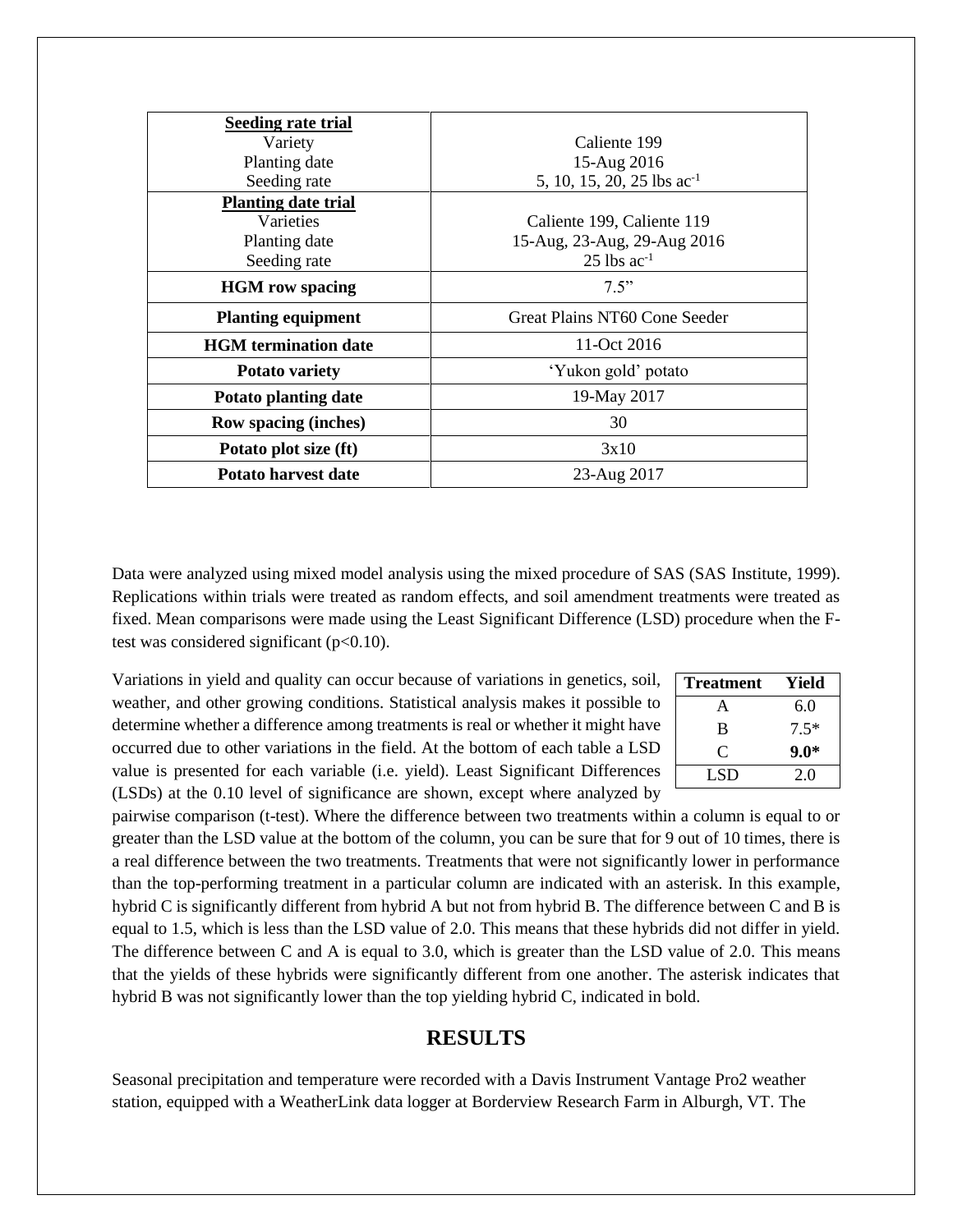2016 season was warmer and dryer than usual, with August and September being 2.9°F warmer than usual per month (Table 2). The 2017 season was cooler and wetter than usual and received 108 fewer growing degree days than usual.

|                                   |               | 2016             |                | 2017           |         |         |               |
|-----------------------------------|---------------|------------------|----------------|----------------|---------|---------|---------------|
| Alburgh, VT                       | <b>August</b> | <b>September</b> | <b>October</b> | <b>May</b>     | June    | July    | <b>August</b> |
| Average temperature $(^{\circ}F)$ | 71.6          | 63.4             | 50.0           | 55.7           | 65.4    | 68.7    | 67.7          |
| Departure from normal             | 2.90          | 2.90             | 1.90           | $-0.75$        | $-0.39$ | $-1.90$ | $-1.07$       |
|                                   |               |                  |                |                |         |         |               |
| Precipitation (inches)            | 3.00          | 2.50             | 5.00           | 4.1            | 5.6     | 4.9     | 5.5           |
| Departure from normal             | $-0.93$       | $-1.17$          | 1.39           | 0.68           | 1.95    | 0.73    | 1.63          |
|                                   |               |                  |                |                |         |         |               |
| Growing degree days (base 44°F)   | 849           | 595              | 254            | 384            | 637     | 766     | 736           |
| Departure from normal             | 82            | 98               | 49             | $\overline{0}$ | $-17$   | $-60$   | $-31$         |

**Table 2. Seasonal weather data<sup>1</sup> collected in Alburgh, VT, 2016-2017.**

<sup>1</sup>Based on weather data from a Davis Instruments Vantage Pro2 with WeatherLink data logger. Alburgh precipitation data from August-October was provided by the NOAA data for Highgate, VT. Historical averages are for 30 years of NOAA data (1981- 2010) from Burlington, VT.

### *Impact of variety HGM on growth, yield, and quality*

The HGM varieties did not differ significantly in yield with the average biomass produced being 3570 lbs per acre (Table 3). White gold, Trifecta, and Caliente 119 produced the tallest plants and Kodiak had the greatest population. White gold was the only variety without white mold. Varieties did not differ in nitrogen content and as a result had similar impacts on soil nitrate levels.

| <b>Variety</b>      | <b>Soil</b><br>NO <sub>3</sub> | Early<br>vigor <sup>+</sup> | Height  | <b>Population</b>       | Dry matter<br>yield           | Carbon        | <b>Nitrogen</b> | <b>White</b><br>mold <sup>#</sup> |
|---------------------|--------------------------------|-----------------------------|---------|-------------------------|-------------------------------|---------------|-----------------|-----------------------------------|
|                     | $mg\,kg^{-1}$                  | 1 to 5<br>rating            | inches  | plants ac <sup>-1</sup> | $\text{lbs}$ ac <sup>-1</sup> | $\frac{0}{0}$ | $\frac{0}{0}$   | $0$ or $1$<br>rating              |
| <b>Caliente 119</b> | 4.18                           | 2.00                        | 89.4*   | 1,684,320               | 3188                          | 39.2          | 2.39            | 0.75                              |
| <b>Caliente 199</b> | 5.12                           | 1.75                        | 79.3    | 1,597,200               | 3615                          | 38.5          | 2.34            | 0.75                              |
| Kodiak              | 5.35                           | 1.50                        | 82.4    | 2,398,704*              | 3354                          | 38.9          | 2.64            | 1.00                              |
| <b>Trifecta</b>     | 5.40                           | 2.00                        | $97.1*$ | 1,748,208               | 3791                          | 39.5          | 2.66            | 1.00                              |
| White gold          | 4.71                           | 2.25                        | 98.0*   | 1,086,096               | 3900                          | 39.7          | 2.47            | $0.00*$                           |
| LSD(0.10)           | <b>NS</b>                      | <b>NS</b>                   | 9.71    | 416,862                 | <b>NS</b>                     | <b>NS</b>     | <b>NS</b>       | 0.39                              |
| <b>Trial mean</b>   | 4.95                           | 1.90                        | 89.3    | 1,702,906               | 3570                          | 39.2          | 2.56            | 0.70                              |

**Table 3. HGM variety growth characteristics, yield and quality, Alburgh, VT, 2016.** 

\*Treatments marked with an asterisk did not perform statistically different than the top performing treatment (p=0.10) shown in **bold.**   $NS$  – There was no statistical difference between treatments in a particular column ( $p=0.10$ ).

**†**Early season vigor was rated on a 1 to 5 scale with 1 = high vigor and 5 = low vigor.

**‡**White mold was rated as 0=absent or 1=presence.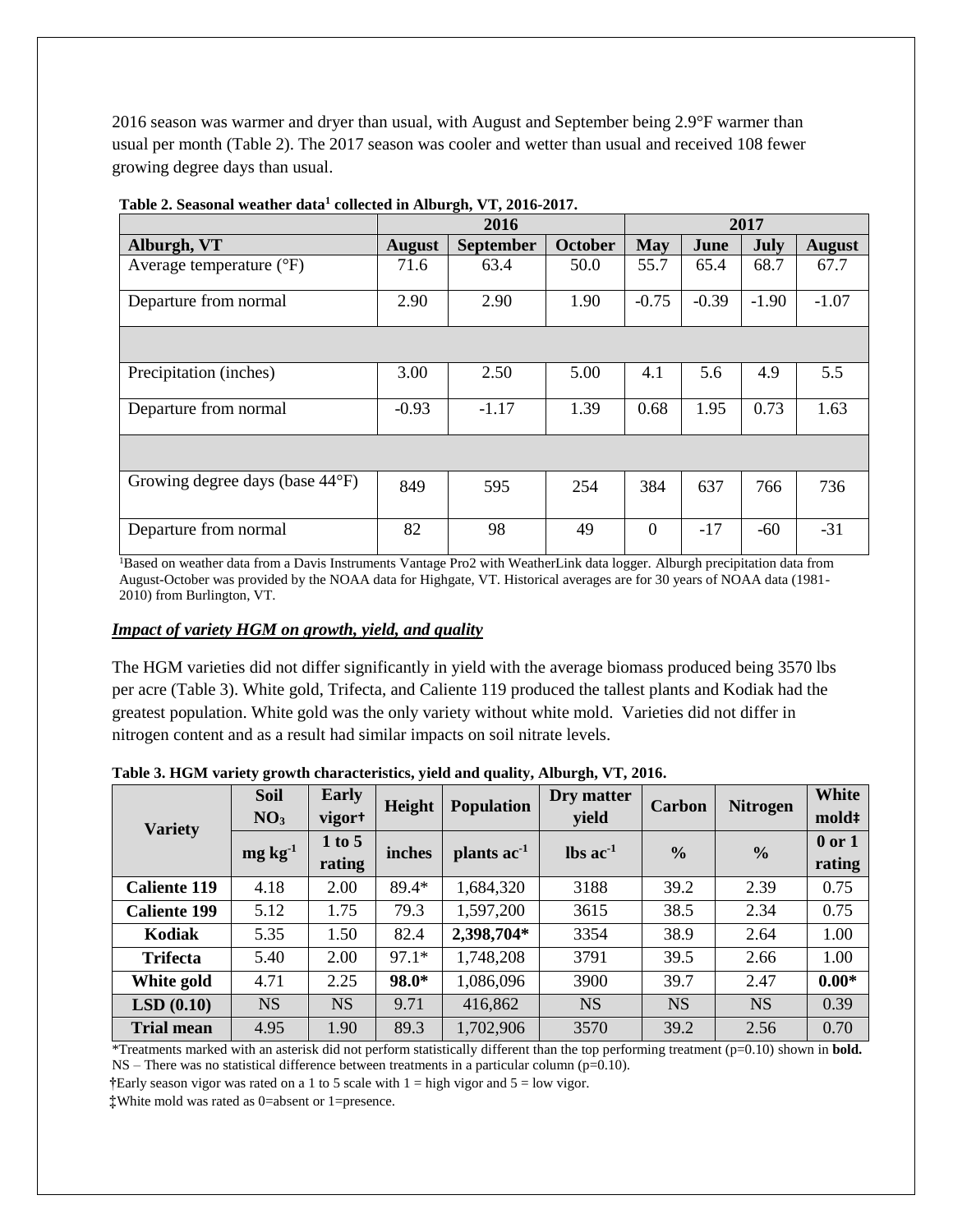## *Impact of HGM variety on potato yield, disease, and weed populations*

Potato yield and disease were not impacted significantly by any of the HGM varieties compared to the control (Table 4). HGM varieties did not reduce weeds compared to the control. Grass weed population was the lowest in plots where Kodiak was grown, which was statistically similar to the Caliente 119, Trifecta, and control plots.

|                     | <b>Potato</b> | <b>Potato</b>           | Rhizoctonia <sup>‡</sup> | Scab‡         | <b>Broadleaf</b> | <b>Grass</b>  | <b>Weed</b>   |
|---------------------|---------------|-------------------------|--------------------------|---------------|------------------|---------------|---------------|
| <b>Variety</b>      | yield         | population              |                          |               | weeds            | weeds         | cover         |
|                     | tons $ac-1$   | plants ac <sup>-1</sup> | 1 to 4 rating            | 1 to 4 rating | <b>plants</b>    | <b>plants</b> | $\frac{0}{0}$ |
|                     |               |                         |                          |               | $0.25m-2$        | $0.25m-2$     |               |
| <b>Caliente 119</b> | 16.1          | 55,176                  | 1.25                     | 2.00          | 57.3             | $60.5*$       | 41.1          |
| <b>Caliente 199</b> | 16.8          | 53,361                  | 1.05                     | 2.15          | 52.3             | 76.5          | 46.6          |
| Kodiak              | 15.8          | 49,731                  | 1.05                     | 2.15          | 56.8             | $41.5*$       | 34.9          |
| <b>Trifecta</b>     | 18.7          | 47,553                  | 1.05                     | 2.18          | 86.5             | $67.0*$       | 52.9          |
| White gold          | 17.2          | 52,635                  | 1.10                     | 1.70          | 89.5             | 82.3          | 59.4          |
| <b>Control</b>      | 18.3          | 52,635                  | 1.00                     | 2.00          | 139              | $42.3*$       | 51.4          |
| LSD(0.10)           | <b>NS</b>     | <b>NS</b>               | <b>NS</b>                | <b>NS</b>     | <b>NS</b>        | 30.4          | <b>NS</b>     |
| <b>Trial mean</b>   | 17.2          | 51,849                  | 1.08                     | 2.03          | 80.2             | 61.7          | 47.7          |

**‡**Rhizoctonia and scab were rated on a 1 to 4 scale with 1(trace) = 0-1% of skin infected, 2 (light) = >1-5% of skin infected, 3 (moderate)  $=$  >5-10% of skin infected, 4 (heavy)  $=$  >10% of skin infected.

\*Treatments marked with an asterisk did not perform statistically worse than the top performing treatment (p=0.10) shown in **bold.**   $NS$  – There was no statistical difference between treatments in a particular column (p=0.10).

#### *Impact of planting date on HGM growth, yield, and quality*

Planting date significantly impacted mustard yield and characteristics (Table 5). The 15-Aug planting date had the highest yield, population, height, and early season vigor. The 23-Aug planting date performed comparably for vigor and population. The 29-Aug planting date had the lowest white mold incidence.

| <b>Planting date</b> | Early vigort  | <b>Height</b> | <b>Population</b> | Dry matter<br>yield           | White mold    |
|----------------------|---------------|---------------|-------------------|-------------------------------|---------------|
|                      | 1 to 5 rating | inches        | plants $ac^{-1}$  | $\text{lbs}$ ac <sup>-1</sup> | 0 or 1 rating |
| $15$ -Aug            | $2.63*$       | $101*$        | 1,649,472*        | 2606*                         | 1.00          |
| $23$ -Aug            | 2.88*         | 80.5          | 1,486,848*        | 2206                          | 1.00          |
| $29-Au$ g            | 4.00          | 52.0          | 1,312,608         | 1589                          | $0.38*$       |
| LSD(0.10)            | 0.548         | 5.46          | 257,378           | 310                           | 0.279         |
| <b>Trial mean</b>    | 3.17          | 77.8          | 1,482,976         | 2133                          | 0.792         |

**Table 5. The impact of high glucosinolate mustard planting date on mustard yield and quality, across the varieties Caliente 119 and Caliente 199, Alburgh, VT, 2016.** 

\*Treatments marked with an asterisk did not perform statistically different than the top performing treatment (p=0.10) shown in **bold.** 

 $NS$  – There was no statistical difference between treatments in a particular column (p=0.10).

 **†**Early season vigor was rated on a 1 to 5 scale with 1 = high vigor and 5 = low vigor.

**‡**White mold was rated as 0=absent or 1=presence.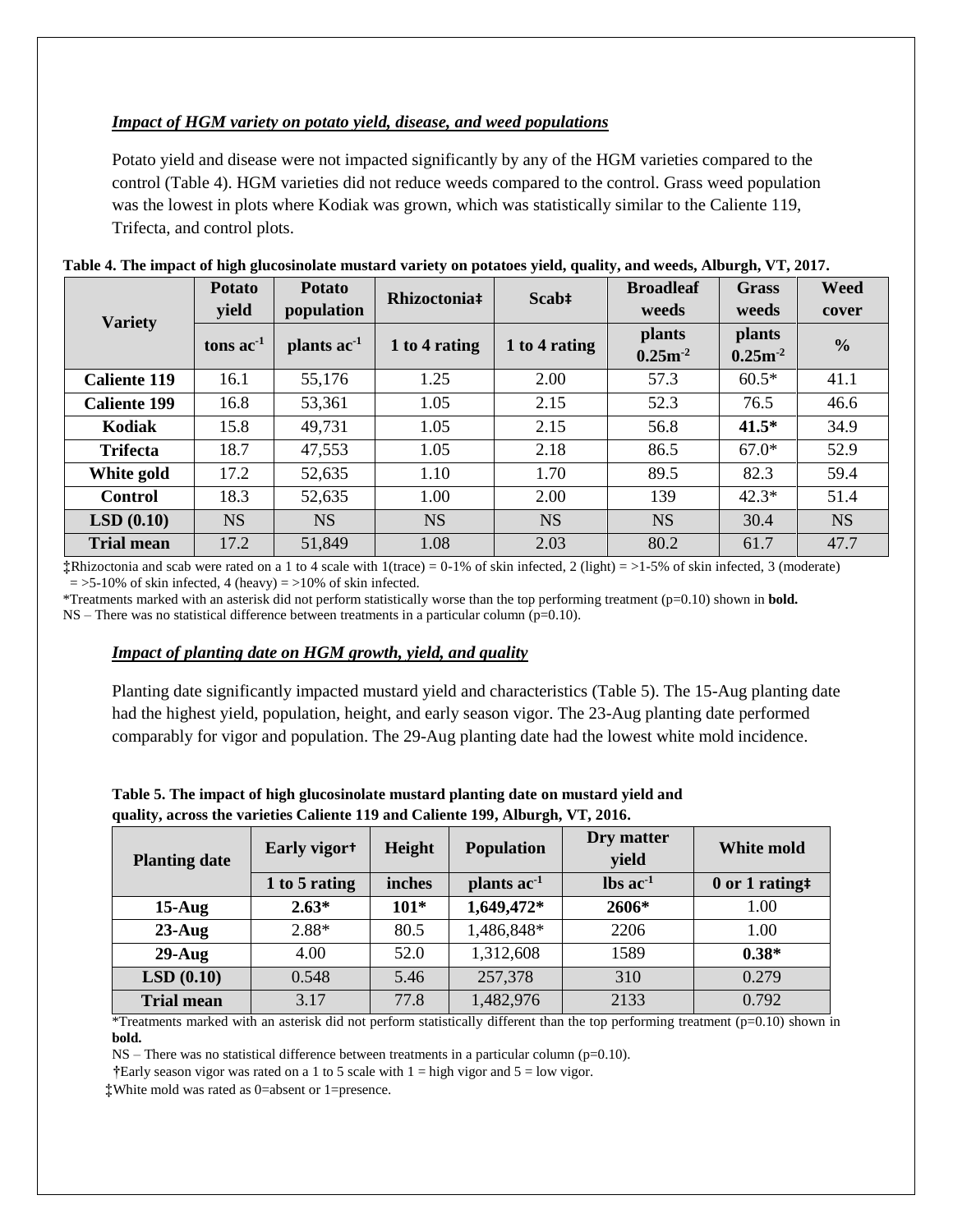#### *Impact of seeding rate on HGM growth, yield, and quality*

HGM seeding rate had a significant impact on early season vigor, with the 15 lbs ac<sup>-1</sup> seeding rate being the best performer and the 20 and 25 lbs ac<sup>-1</sup> seeding rates performing comparably (Table 6). The 20 and  $25$  lbs  $ac^{-1}$  seeding rates also had the highest populations.

| <b>Seeding rate</b> | Early vigor <sup>+</sup> | Height    | <b>Population</b>       | Dry matter<br>yield           | White mold     |
|---------------------|--------------------------|-----------|-------------------------|-------------------------------|----------------|
|                     | 1 to 5 rating            | inches    | plants ac <sup>-1</sup> | $\text{lbs}$ ac <sup>-1</sup> | 0 or 1 rating# |
| 5                   | 3.50                     | 103       | 662,112                 | 2694                          | 0.50           |
| 10                  | 2.25                     | 92.7      | 1,208,064               | 2689                          | 1.00           |
| 15                  | $1.25*$                  | 102       | 1,661,088               | 3044                          | 0.50           |
| 20                  | $1.50*$                  | 95.3      | 1,806,288*              | 2625                          | 0.50           |
| 25                  | $1.75*$                  | 86.5      | 2,207,040*              | 2840                          | 0.50           |
| LSD(0.10)           | 0.771                    | <b>NS</b> | 417,344                 | <b>NS</b>                     | <b>NS</b>      |
| <b>Trial mean</b>   | 2.05                     | 95.8      | 1,508,918               | 2779                          | 0.60           |

**Table 6. The impact of HGM seeding rate on mustard yield and quality, Alburgh, VT, 2016.** 

\*Treatments marked with an asterisk did not perform statistically worse than the top performing treatment (p=0.10) shown in **bold.**  NS – There was no statistical difference between treatments in a particular column (p=0.10).

**†**Early season vigor was rated on a 1 to 5 scale with 1 = high vigor and 5 = low vigor. **‡**White mold was rated as 0=absent or 1=presence.

## **DISCUSSION**

The highest HGM yields were observed from mid-August planting dates and it was clear that increasing seeding rates above 5 lbs per acre did not necessarily boost yields. All of the HGM varieties performed similarly in terms of yield. The fall-planted mustard did not seem to effect potato yield, disease, or weed populations as there were no significant differences between mustard plots and the control.

The mustard grown in this trial did not produce as much biomass as commonly seen in the Pacific Northwest, where HGM has become a popular biofumigant. It is possible that more HGM biomass is needed to have a stronger impact on subsequent vegetable plantings. In addition, growers have experimented with rolling, packing, covering with a tarp, or irrigating freshly incorporated HGM to help create a seal over the soil surface and increase release of biofumigants in the soil. It is possible that other techniques may be more effective at using HGM as a biofumigant. Additional research is needed to continue developing best agronomic practices for this pest control measure. It is important to remember that these data represent only one year of research, and in only one location.